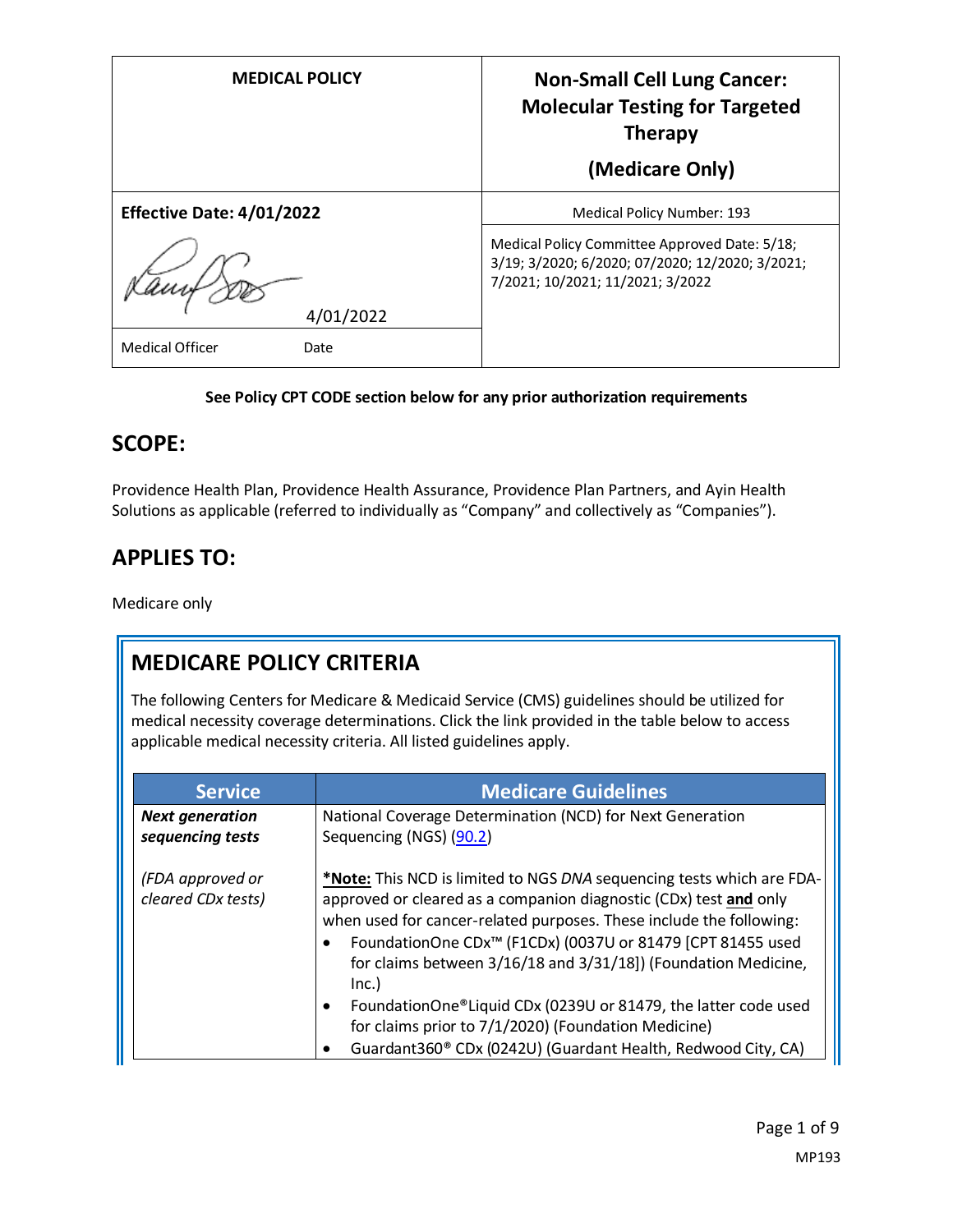|                           | Oncomine <sup>™</sup> Dx Target Test (0022U) (Thermo Fisher Scientific) (See<br>also the LCA for Billing and Coding: MoIDX: ThermoFisher Oncomine<br>Dx Target Test for Non-Small Cell Lung Cancer [A55888] for this test)                                                                           |
|---------------------------|------------------------------------------------------------------------------------------------------------------------------------------------------------------------------------------------------------------------------------------------------------------------------------------------------|
|                           | For all other tests, including tests which are not FDA-approved or cleared<br>as a CDx test, tests which have a specific LCD or LCA available, NGS RNA<br>sequencing tests, or for tests related to non-cancer indications, see<br>separate Medicare references below or separate Medicare policies. |
| <b>Next generation</b>    | See "Policy Guidelines" for specific panel test information.                                                                                                                                                                                                                                         |
| sequencing tests (non-    | Testing performed in OR, WA, AK, ID, UT, AZ, MT, ND, SD, WY: LCD<br>$\bullet$                                                                                                                                                                                                                        |
| plasma based testing,     | for MoIDX: Next-Generation Sequencing for Solid Tumors (L38121)                                                                                                                                                                                                                                      |
| for tests (not otherwise  | Testing performed in CA or NV: LCD for MoIDX: Next-Generation<br>$\bullet$                                                                                                                                                                                                                           |
| specified in this policy) | Sequencing for Solid Tumors (L38119)                                                                                                                                                                                                                                                                 |
|                           | Testing performed in NC, SC, AL, GA, VA, WV: LCD for MolDX: Next-<br>$\bullet$                                                                                                                                                                                                                       |
| (Non-FDA approved or      | Generation Sequencing for Solid Tumors (L38045)                                                                                                                                                                                                                                                      |
| cleared CDx tests)        |                                                                                                                                                                                                                                                                                                      |
|                           | All of the above LCDs require successful completion of a technical                                                                                                                                                                                                                                   |
|                           | assessment (TA) by the MoIDX Program contractor. See "Policy                                                                                                                                                                                                                                         |
|                           | Guidelines" for specific panel test information. If a test is not listed in                                                                                                                                                                                                                          |
| Plasma based genomic      | this policy, further research may be required.<br>Testing performed in NC, SC, AL, GA, VA, KY, OH, WV, AK, ID, OR, WA,                                                                                                                                                                               |
| profiling panel tests for | UT, AZ, MT, ND, SD, WY, CA and NV: LCD for MolDX: Plasma-Based                                                                                                                                                                                                                                       |
| solid tumors (not         | Genomic Profiling in Solid Tumors (L38043) (Since several Medicare                                                                                                                                                                                                                                   |
| otherwise specified in    | contractors use MoIDX guidance policies, the LCD L38043 will be used                                                                                                                                                                                                                                 |
| this policy)              | until a corresponding LCD for each service area is effective and final.                                                                                                                                                                                                                              |
|                           | Once each service area's LCD is final, it will replace L38043 for the                                                                                                                                                                                                                                |
| (Non-FDA approved or      | respective service area.)                                                                                                                                                                                                                                                                            |
| cleared CDx tests)        |                                                                                                                                                                                                                                                                                                      |
|                           | While Guardant360 <sup>®</sup> is one such test named specifically, according to                                                                                                                                                                                                                     |
|                           | the LCD, "Other liquid biopsies will be covered for the same indications                                                                                                                                                                                                                             |
|                           | if they display similar performance in their intended used applications                                                                                                                                                                                                                              |
|                           | to Guardant360®." Tests must be listed on the DEX™ Change Healthcare                                                                                                                                                                                                                                 |
|                           | Registry website as a potentially covered test by MoIDX for Medicare. If                                                                                                                                                                                                                             |
|                           | a test is not listed in this policy, further research may be required.                                                                                                                                                                                                                               |
| <b>EGFR Testing</b>       | Testing performed in AK, ID, OR, WA, UT, AZ, MT, ND, SD, WY: Local                                                                                                                                                                                                                                   |
|                           | Coverage Article: Billing and Coding: MoIDX: FDA-Approved EGFR Tests                                                                                                                                                                                                                                 |
|                           | (A54424)                                                                                                                                                                                                                                                                                             |
| Guardant360 <sup>®</sup>  | Testing performed in AK, ID, OR, WA, UT, AZ, MT, ND, SD, WY: Local                                                                                                                                                                                                                                   |
| (Guardant Health, Inc.;   | Coverage Article: Billing and Coding: Guardant360 <sup>®</sup> (A58192)                                                                                                                                                                                                                              |
| Redwood City, CA)         |                                                                                                                                                                                                                                                                                                      |
|                           |                                                                                                                                                                                                                                                                                                      |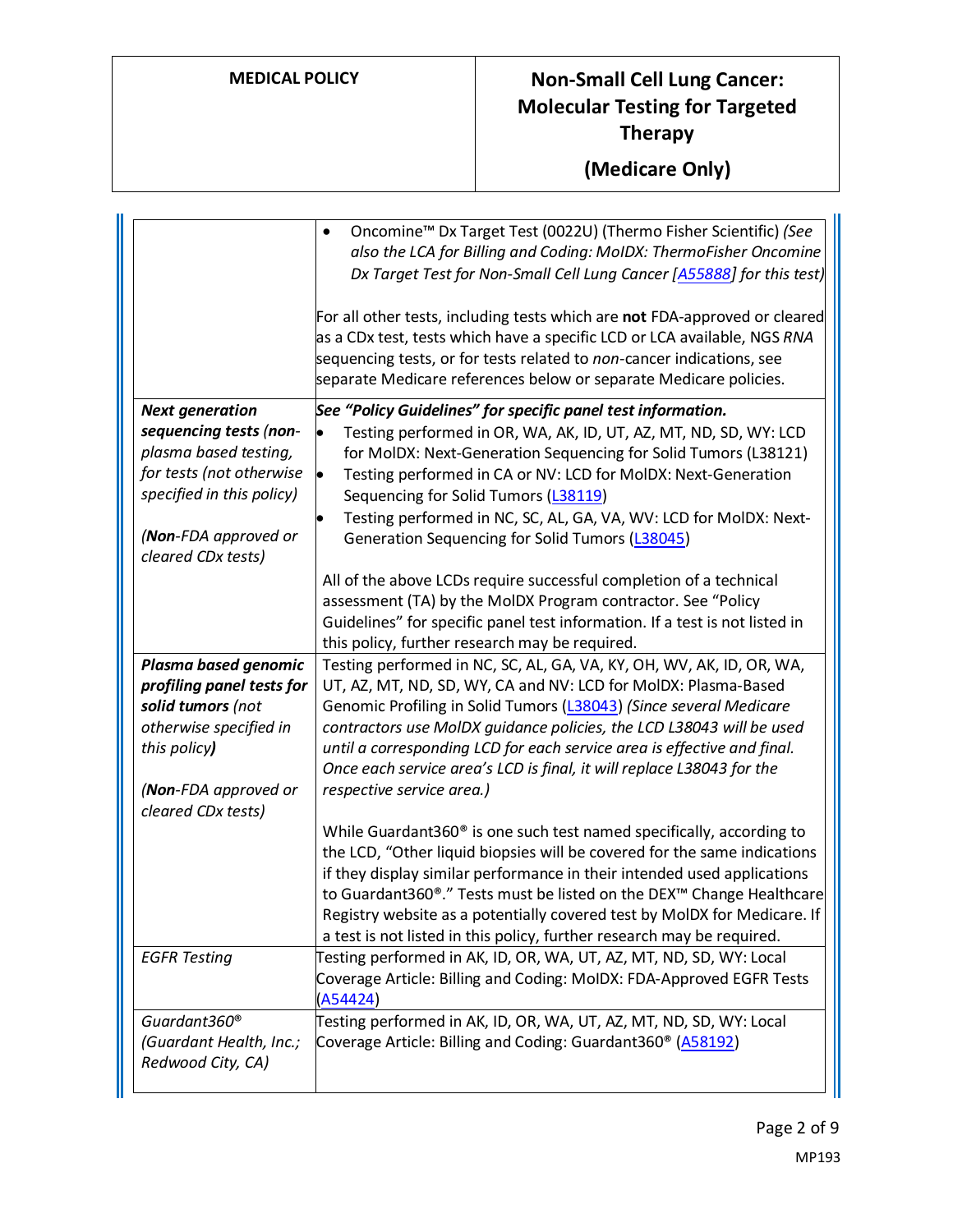| InVisionFirst®-Lung                                                           | Local Coverage Determination (LCD): MoIDX: Inivata, InVisionFirst, Liquid                                                                                                                                                                                                                                                                                                                                                                                                                                                                                                                                                                                                                                                                                                                                                     |
|-------------------------------------------------------------------------------|-------------------------------------------------------------------------------------------------------------------------------------------------------------------------------------------------------------------------------------------------------------------------------------------------------------------------------------------------------------------------------------------------------------------------------------------------------------------------------------------------------------------------------------------------------------------------------------------------------------------------------------------------------------------------------------------------------------------------------------------------------------------------------------------------------------------------------|
| (Inivata; Research                                                            | Biopsy for Patients with Lung Cancer (L37899)                                                                                                                                                                                                                                                                                                                                                                                                                                                                                                                                                                                                                                                                                                                                                                                 |
| Triangle Park, NC)                                                            |                                                                                                                                                                                                                                                                                                                                                                                                                                                                                                                                                                                                                                                                                                                                                                                                                               |
| PGDx elio <sup>™</sup> tissue<br>complete (0250U)                             | Novitas Local Coverage Determination (LCD): Biomarkers for Oncology<br>(L35396)                                                                                                                                                                                                                                                                                                                                                                                                                                                                                                                                                                                                                                                                                                                                               |
| (Personal Genome<br>Diagnostics, Inc.;<br>Maryland)<br>VeriStrat® (CPT 81538) | For the GDx elio <sup>™</sup> tissue complete test: According to this LCD, "Peer-<br>reviewed full manuscript evidence is required to support combination<br>panels for multiple biomarkers, particularly regarding their alleged<br>composite clinical validity/utility. For example; such potential billing for<br>multiple, diverse biomarkers (e.g.,<br>diagnostic/monitoring/prognostic/predictive) can only achieve medical<br>necessity when it is clearly evident how each requested biomarker can<br>be individually contributory." Therefore, each biomarker must have<br>documentation supporting use for the individual patient. If<br>documentation does not support how each biomarker will directly<br>contribute to the member's care, the test is considered not medically<br>reasonable or necessary.       |
|                                                                               | For the VeriStrat® test: Search the LCD for the test by name.                                                                                                                                                                                                                                                                                                                                                                                                                                                                                                                                                                                                                                                                                                                                                                 |
| <b>Memorial Sloan</b>                                                         | LCD: Genomic Sequence Analysis Panels in the Treatment of Solid Organ                                                                                                                                                                                                                                                                                                                                                                                                                                                                                                                                                                                                                                                                                                                                                         |
| Kettering-Integrated                                                          | Neoplasms (L37810)                                                                                                                                                                                                                                                                                                                                                                                                                                                                                                                                                                                                                                                                                                                                                                                                            |
| <b>Mutation Profiling of</b>                                                  |                                                                                                                                                                                                                                                                                                                                                                                                                                                                                                                                                                                                                                                                                                                                                                                                                               |
| <b>Actionable Cancer</b>                                                      |                                                                                                                                                                                                                                                                                                                                                                                                                                                                                                                                                                                                                                                                                                                                                                                                                               |
| Targets™ (MSK-                                                                |                                                                                                                                                                                                                                                                                                                                                                                                                                                                                                                                                                                                                                                                                                                                                                                                                               |
| IMPACT™) (0048U)                                                              |                                                                                                                                                                                                                                                                                                                                                                                                                                                                                                                                                                                                                                                                                                                                                                                                                               |
| (Memorial Sloan                                                               |                                                                                                                                                                                                                                                                                                                                                                                                                                                                                                                                                                                                                                                                                                                                                                                                                               |
| Kettering; New York)                                                          |                                                                                                                                                                                                                                                                                                                                                                                                                                                                                                                                                                                                                                                                                                                                                                                                                               |
| DetermaRX™ (Oncocyte<br>Corp.) (0288U; California)                            | For testing performed in services areas which have adopted MoIDX<br>guidelines, the MoIDX Program requires laboratories to submit a<br>technology assessment (TA) to establish analytical and clinical validity<br>(AV/CV), and clinical utility (CU). (Noridian LCA A54552) The outcome of<br>MoIDX TA reviews is maintained in the DEX™ Diagnostics Exchange<br>registry catalog. If a test does not have a coverage determination,<br>clinical validity or utility has not been established via the TA review<br>process and the test not considered medically reasonable and<br>necessary under SSA $$1862(a)(1)(A)$ until a MoIDX review is complete<br>and coverage is indicated by MolDX or Noridian. The DetermaRX™ is a<br>test which has not yet undergone the required TA review to establish<br>clinical utility. |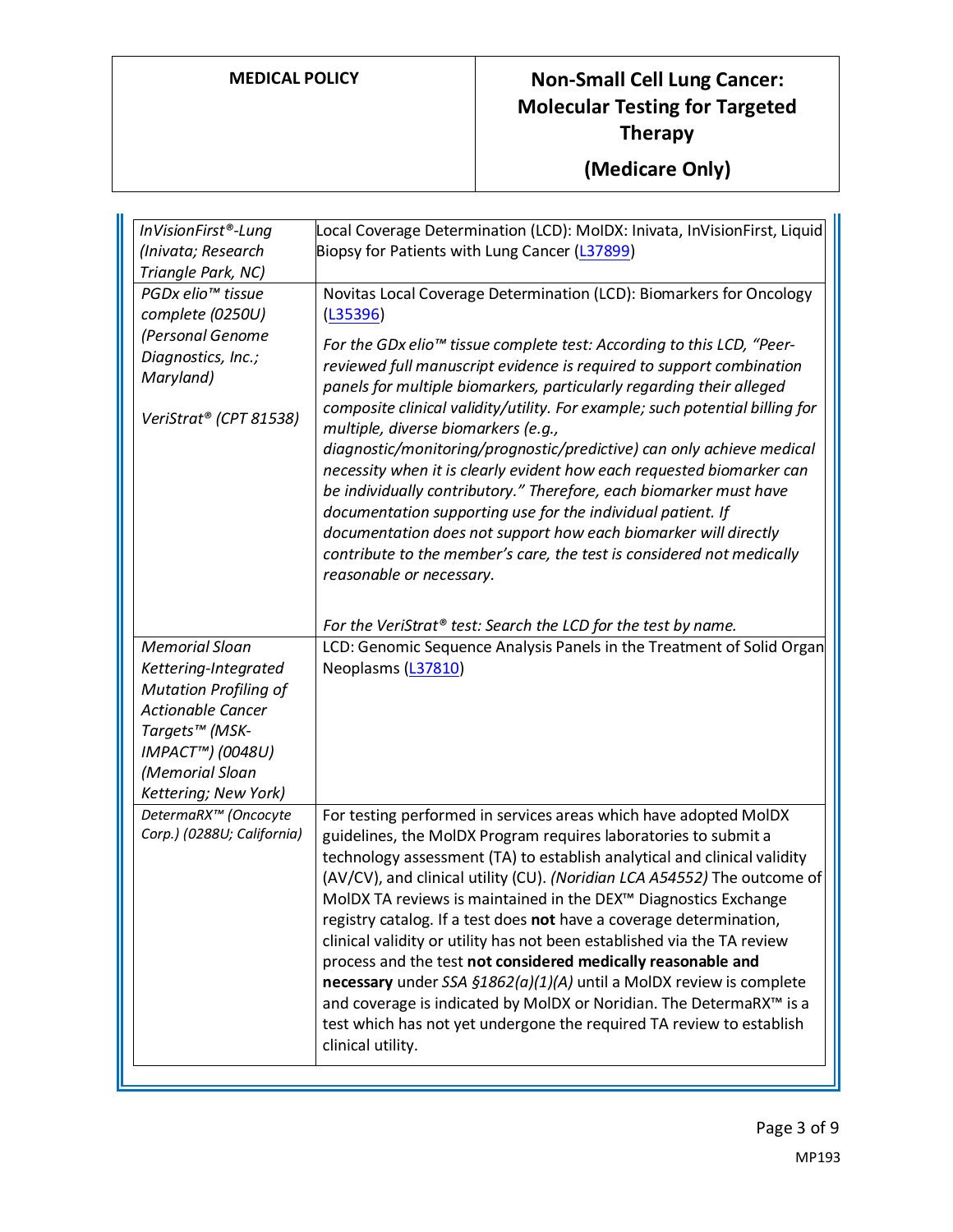#### **POLICY GUIDELINES**

Companion Diagnostic Devices (In Vitro and Imaging Tools)

Please see the FDA website ["List of Cleared or Approved Companion Diagnostic Devices"](https://www.fda.gov/MedicalDevices/ProductsandMedicalProcedures/InVitroDiagnostics/ucm301431.htm) for the most current information on these tests and new tests as they are approved.

PLEASE READ: The MolDX Program requires laboratories to submit a technology assessment (TA) to establish analytical and clinical validity (AV/CV), and clinical utility (CU). *(Noridian LCAs A54554 and A54552)* reimbursement is only allowed for "approved tests… for dates of service consistent with the effective date of the coverage determination" after MolDX review. *(Noridian LCDs L36256 and L35160)*

The outcome of MolDX TA reviews is maintained in the [DEX™ Diagnostics Exchange registry catalog.](https://app.dexzcodes.com/login) Genetic tests noted as "covered" within this registry may potentially be medically reasonable and necessary when all other Medicare coverage requirements are met, including criteria found in LCDs or LCAs.

In contrast, if a test does **not** have a coverage determination, clinical validity or utility has not been established via the TA review process and the test **not considered medically reasonable and necessary** under *SSA §1862(a)(1)(A)* until a MolDX review is complete and coverage is indicated by MolDX or Noridian.

Related panel tests include:

Note: This list was accurate at the time of publication, but it is subject to change at any time by the Medicare MolDX Program contractor.

| <b>Proprietary Test Name</b>                          | Laboratory                                                                  | <b>MoIDX TA Review</b><br>Outcome (as found in the<br><b>DEX<sup>™</sup> Diagnostics Exchange</b><br>registry catalog) |
|-------------------------------------------------------|-----------------------------------------------------------------------------|------------------------------------------------------------------------------------------------------------------------|
| <b>Oncotype MAP Pan-Cancer Tissue test</b><br>(0244U) | Paradigm Diagnostics (Arizona)<br>(Test may be billed by Genomic<br>Health) | Covered                                                                                                                |
| The Resolution ctDx Lung™ (0179U)                     | <b>Resolution Bioscience</b><br>(Washington)                                | Covered                                                                                                                |
| Oncomine <sup>™</sup> Lung cfDNA Assay                | Thermo Fisher Scientific                                                    | Not covered                                                                                                            |
| DetermaRX <sup>™</sup> (0288U)                        | Oncocyte Corp. (California)                                                 | Not covered                                                                                                            |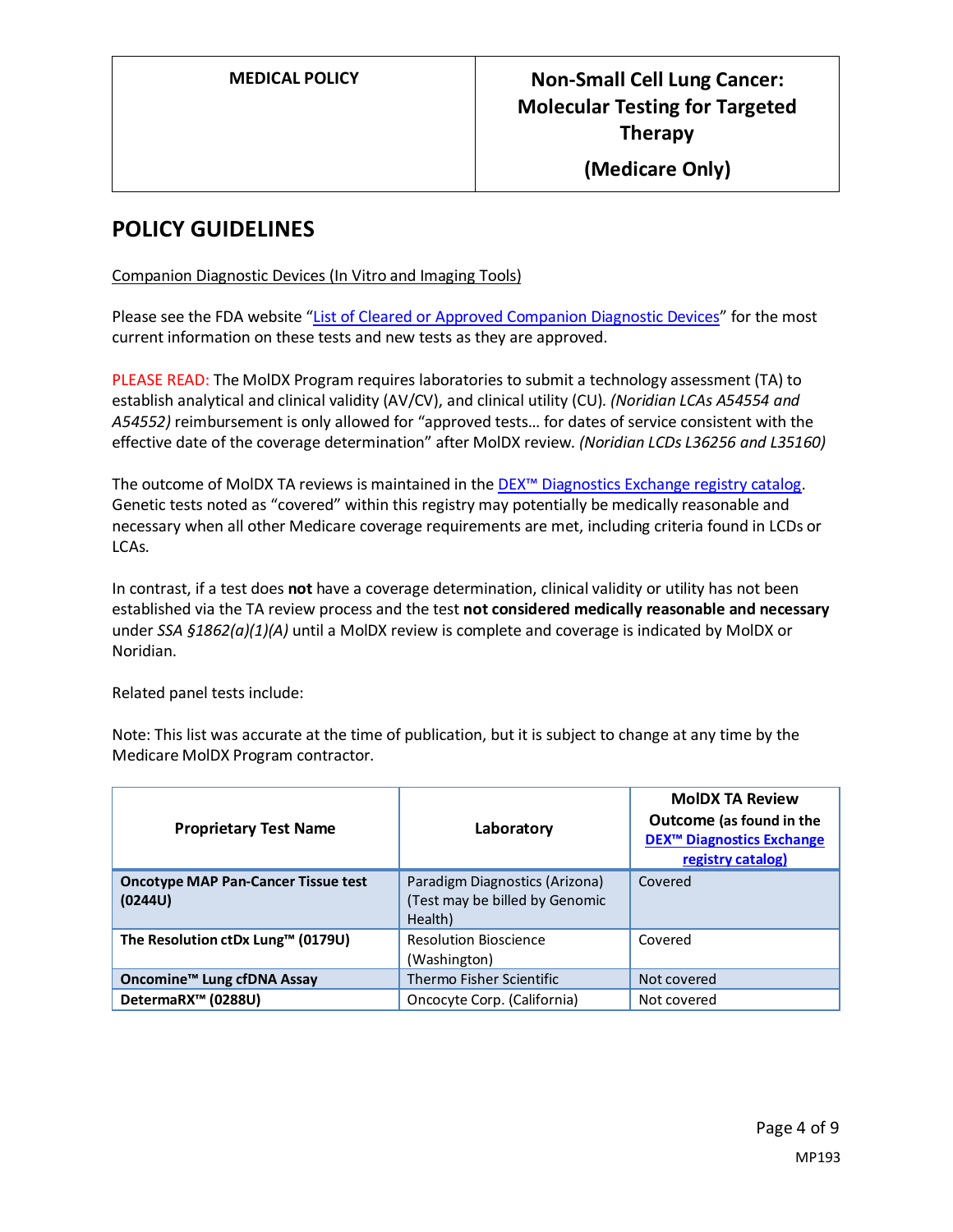#### **BILLING GUIDELINES**

For additional coding and billing guidance, see related local coverage articles (LCAs):

• Local Coverage Article: Billing and Coding: MoIDX: Inivata, InVisionFirst, Liquid Biopsy for Patients with Lung Cancer [\(A57665\)](https://www.cms.gov/medicare-coverage-database/details/article-details.aspx?articleId=57665)

#### Next Generation Sequencing Tests and NCD 90.2

Based on Transmittal #10832 (Change Request 12124), included in NCD 90.2, the following CPT codes are considered appropriate for billing for the FDA-approved companion diagnostic tests for NSCLC.<sup>1</sup>

| <b>NGS Test</b>              | Code                                                     |
|------------------------------|----------------------------------------------------------|
| FoundationOne CDx (F1CDx)    | 81455 (3/16/18 - 3/31/18)<br>0037U (4/1/18 to present)   |
| FoundationOne®Liquid CDx     | 81479 (8/26/20 to 12/31/20)<br>0239U (1/1/21 to present) |
| Oncomine Dx Target Test      | 0022U                                                    |
| Guardant360 <sup>®</sup> CDx | 81479 (8/7/20-3/31/21)<br>0242U (4/1/21 to present)      |

### **CPT CODES**

**Note**: Codes which may be billed for molecular testing addressed in this policy include, but are not limited to, the following:

| <b>Medicare Only</b> |                                                                                                                                                                                                                                                                                     |
|----------------------|-------------------------------------------------------------------------------------------------------------------------------------------------------------------------------------------------------------------------------------------------------------------------------------|
|                      | <b>Prior Authorization Required</b>                                                                                                                                                                                                                                                 |
| 0009U                | Oncology (breast cancer), ERBB2 (HER2) copy number by FISH, tumor cells from formalin-<br>fixed paraffin-embedded tissue isolated using image-based dielectrophoresis (DEP) sorting,<br>reported as ERBB2 gene amplified or non-amplified                                           |
| 0022U                | Targeted genomic sequence analysis panel, cholangiocarcinoma and non-small cell lung<br>neoplasia, DNA and RNA analysis, 1-23 genes, interrogation for sequence variants and<br>rearrangements, reported as presence/absence of variants and associated therapy(ies) to<br>consider |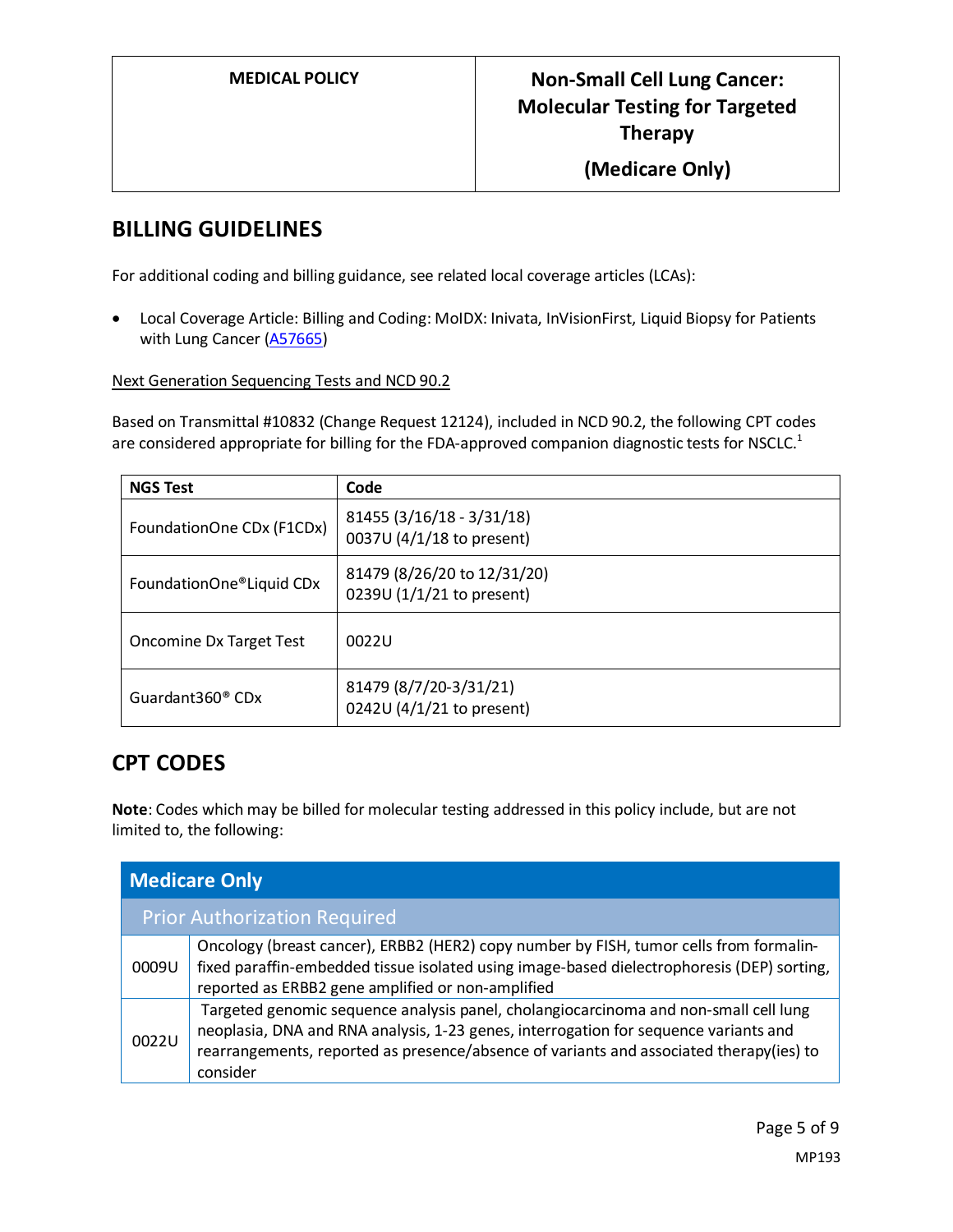| 0037U | Targeted genomic sequence analysis, solid organ neoplasm, DNA analysis of 324 genes,<br>interrogation for sequence variants, gene copy number amplifications, gene<br>rearrangements, microsatellite instability and tumor mutational burden                                                                                                    |
|-------|-------------------------------------------------------------------------------------------------------------------------------------------------------------------------------------------------------------------------------------------------------------------------------------------------------------------------------------------------|
| 0048U | Oncology (solid organ neoplasia), DNA, targeted sequencing of protein-coding exons of<br>468 cancer-associated genes, including interrogation for somatic mutations and<br>microsatellite instability, matched with normal specimens, utilizing formalin-fixed paraffin-<br>embedded tumor tissue, report of clinically significant mutation(s) |
| 0179U | Oncology (non-small cell lung cancer), cell-free DNA, targeted sequence analysis of 23<br>genes (single nucleotide variations, insertions and deletions, fusions without prior<br>knowledge of partner/breakpoint, copy number variations), with report of significant<br>mutation(s)                                                           |
| 0239U | Targeted genomic sequence analysis panel, solid organ neoplasm, cell-free DNA, analysis<br>of 311 or more genes, interrogation for sequence variants, including substitutions,<br>insertions, deletions, select rearrangements, and copy number variations                                                                                      |
| 0242U | Targeted genomic sequence analysis panel, solid organ neoplasm, cell-free circulating DNA<br>analysis of 55-74 genes, interrogation for sequence variants, gene copy number<br>amplifications, and gene rearrangements                                                                                                                          |
| 0244U | Oncology (solid organ), DNA, comprehensive genomic profiling, 257 genes, interrogation<br>for single-nucleotide variants, insertions/deletions, copy number alterations, gene<br>rearrangements, tumor-mutational burden and microsatellite instability, utilizing formalin-<br>fixed paraffin-embedded tumor tissue                            |
| 0250U | Oncology (solid organ neoplasm), targeted genomic sequence DNA analysis of 505 genes,<br>interrogation for somatic alterations (SNVs [single nucleotide variant], small insertions and<br>deletions, one amplification, and four translocations), microsatellite instability and tumor-<br>mutation burden                                      |
| 81275 | KRAS (Kirsten rat sarcoma viral oncogene homolog) (eg, carcinoma) gene analysis; variants<br>in exon 2 (eg, codons 12 and 13)                                                                                                                                                                                                                   |
| 81276 | KRAS (Kirsten rat sarcoma viral oncogene homolog) (eg, carcinoma) gene analysis;<br>additional variant(s) (eg, codon 61, codon 146)                                                                                                                                                                                                             |
| 81401 | Molecular pathology procedure, Level 2 (eg, 2-10 SNPs, 1 methylated variant, or 1 somatic<br>variant [typically using nonsequencing target variant analysis], or detection of a dynamic<br>mutation disorder/triplet repeat)                                                                                                                    |
| 81403 | Molecular pathology procedure, Level 4 (eg, analysis of single exon by DNA sequence<br>analysis, analysis of >10 amplicons using multiplex PCR in 2 or more independent<br>reactions, mutation scanning or duplication/deletion variants of 2-5 exons)                                                                                          |
| 81404 | Molecular pathology procedure, Level 5 (eg, analysis of 2-5 exons by DNA sequence<br>analysis, mutation scanning or duplication/deletion variants of 6-10 exons, or<br>characterization of a dynamic mutation disorder/triplet repeat by Southern blot analysis)                                                                                |
| 81405 | Molecular pathology procedure, Level 6 (eg, analysis of 6-10 exons by DNA sequence<br>analysis, mutation scanning or duplication/deletion variants of 11-25 exons, regionally<br>targeted cytogenomic array analysis)                                                                                                                           |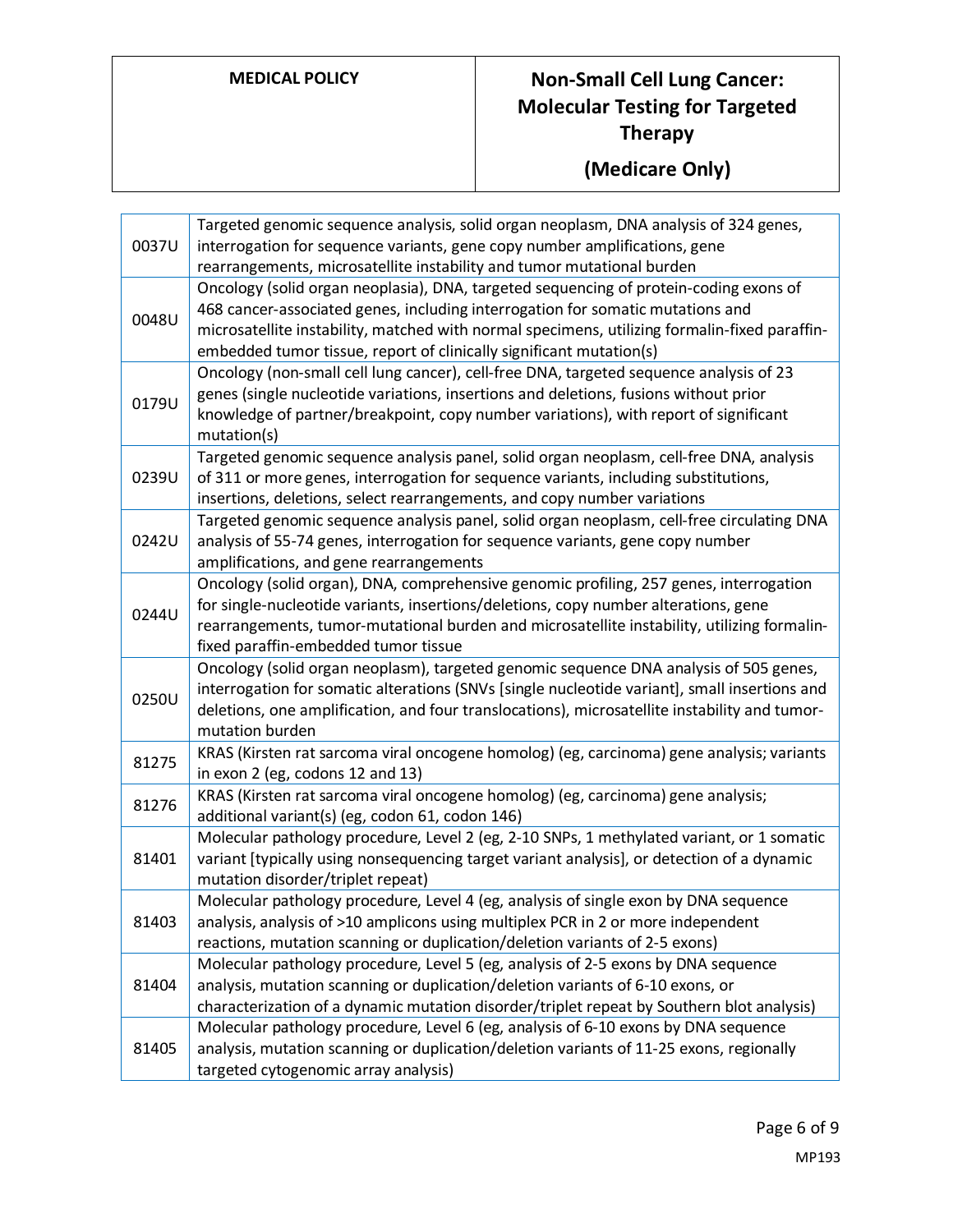| 81406 | Molecular pathology procedure, Level 7 (eg, analysis of 11-25 exons by DNA sequence<br>analysis, mutation scanning or duplication/deletion variants of 26-50 exons, cytogenomic<br>array analysis for neoplasia)                                                                                                                                                                                                                  |
|-------|-----------------------------------------------------------------------------------------------------------------------------------------------------------------------------------------------------------------------------------------------------------------------------------------------------------------------------------------------------------------------------------------------------------------------------------|
| 81445 | Targeted genomic sequence analysis panel, solid organ neoplasm, DNA analysis, and RNA<br>analysis when performed, 5-50 genes (eg, ALK, BRAF, CDKN2A, EGFR, ERBB2, KIT, KRAS,<br>NRAS, MET, PDGFRA, PDGFRB, PGR, PIK3CA, PTEN, RET), interrogation for sequence<br>variants and copy number variants or rearrangements, if performed                                                                                               |
| 81455 | Targeted genomic sequence analysis panel, solid organ or hematolymphoid neoplasm,<br>DNA analysis, and RNA analysis when performed, 51 or greater genes (eg, ALK, BRAF,<br>CDKN2A, CEBPA, DNMT3A, EGFR, ERBB2, EZH2, FLT3, IDH1, IDH2, JAK2, KIT, KRAS, MLL,<br>NPM1, NRAS, MET, NOTCH1, PDGFRA, PDGFRB, PGR, PIK3CA, PTEN, RET), interrogation for<br>sequence variants and copy number variants or rearrangements, if performed |
| 81538 | Oncology (lung), mass spectrometric 8-protein signature, including amyloid A, utilizing<br>serum, prognostic and predictive algorithm reported as good versus poor overall survival                                                                                                                                                                                                                                               |
|       | No Prior Authorization Required                                                                                                                                                                                                                                                                                                                                                                                                   |
|       | The following codes do not require routine review for medical necessity, but they may be<br>subject to audit.                                                                                                                                                                                                                                                                                                                     |
|       |                                                                                                                                                                                                                                                                                                                                                                                                                                   |
| 81210 | BRAF (B-Raf proto-oncogene, serine/threonine kinase) (eg, colon cancer, melanoma), gene<br>analysis, V600 variant(s)                                                                                                                                                                                                                                                                                                              |
| 81235 | EGFR (epidermal growth factor receptor) (eg, non-small cell lung cancer) gene analysis,<br>common variants (eg, exon 19 LREA deletion, L858R, T790M, G719A, G719S, L861Q)                                                                                                                                                                                                                                                         |
| 88271 | Molecular cytogenetics; DNA probe, each                                                                                                                                                                                                                                                                                                                                                                                           |
| 88272 | Molecular cytogenetics; chromosomal in situ hybridization, analyze 3-5 cells (eg, for<br>derivatives and markers)                                                                                                                                                                                                                                                                                                                 |
| 88273 | Molecular cytogenetics; chromosomal in situ hybridization, analyze 10-30 cells (eg, for<br>microdeletions)                                                                                                                                                                                                                                                                                                                        |
| 88274 | Molecular cytogenetics; interphase in situ hybridization, analyze 25-99 cells                                                                                                                                                                                                                                                                                                                                                     |
| 88275 | Molecular cytogenetics; interphase in situ hybridization, analyze 100-300 cells                                                                                                                                                                                                                                                                                                                                                   |
| 88291 | Cytogenetics and molecular cytogenetics, interpretation and report                                                                                                                                                                                                                                                                                                                                                                |
| 88341 | Immunohistochemistry or immunocytochemistry, per specimen; each additional single                                                                                                                                                                                                                                                                                                                                                 |
| 88342 | antibody stain procedure (List separately in addition to code for primary procedure)<br>Immunohistochemistry or immunocytochemistry, per specimen; initial single antibody<br>stain procedure                                                                                                                                                                                                                                     |
| 88360 | Morphometric analysis, tumor immunohistochemistry (eg, Her-2/neu, estrogen<br>receptor/progesterone receptor), quantitative or semiquantitative, per specimen, each<br>single antibody stain procedure; manual                                                                                                                                                                                                                    |
| 88363 | Examination and selection of retrieved archival (ie, previously diagnosed) tissue(s) for<br>molecular analysis (eg, KRAS mutational analysis)                                                                                                                                                                                                                                                                                     |
| 88366 | In situ hybridization (eg, FISH), per specimen; each multiplex probe stain procedure                                                                                                                                                                                                                                                                                                                                              |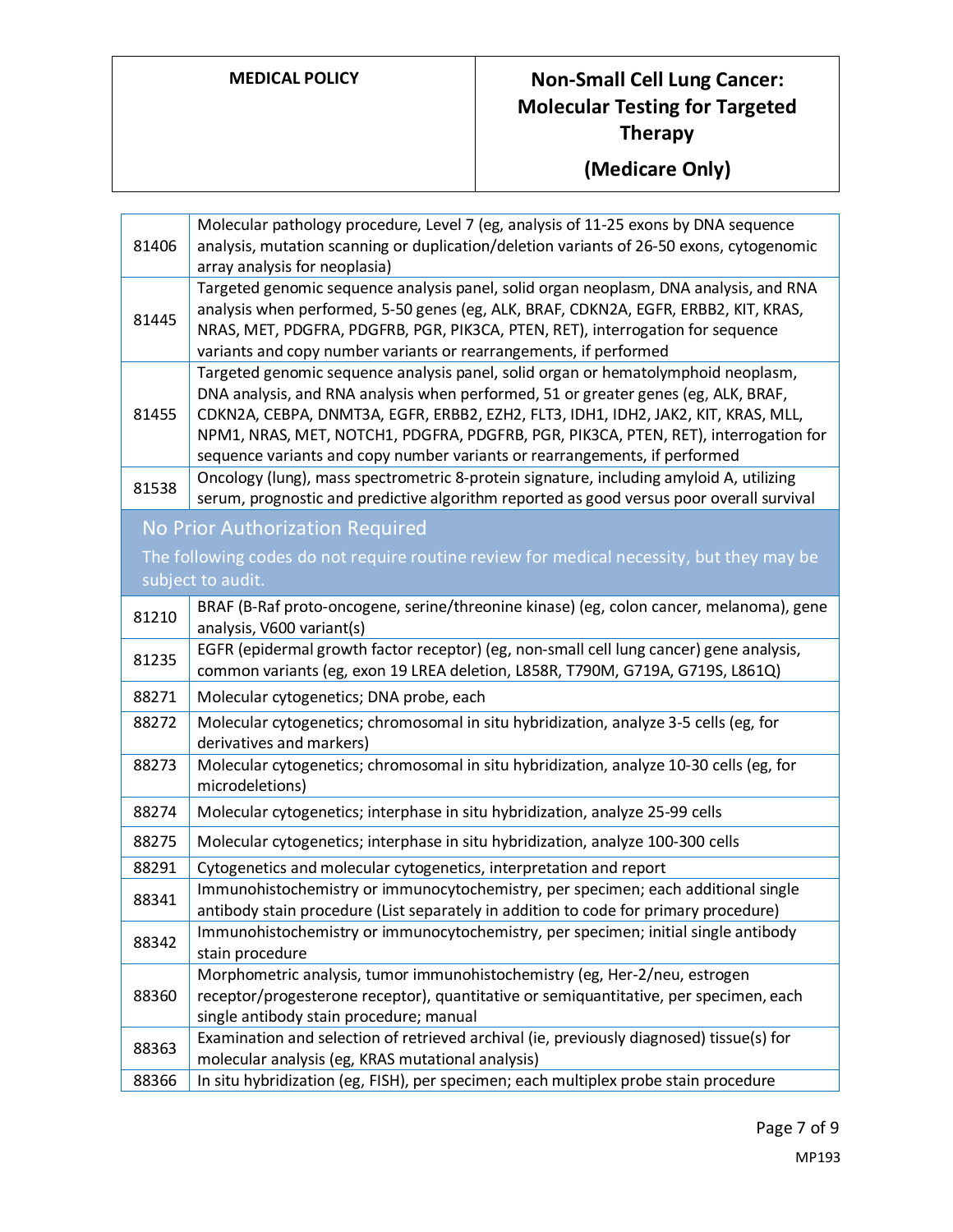**(Medicare Only)**

| 88367                                                                                                                                                                                                                                                      | Morphometric analysis, in situ hybridization (quantitative or semi-quantitative), using<br>computer-assisted technology, per specimen; initial single probe stain procedure |
|------------------------------------------------------------------------------------------------------------------------------------------------------------------------------------------------------------------------------------------------------------|-----------------------------------------------------------------------------------------------------------------------------------------------------------------------------|
| 88368                                                                                                                                                                                                                                                      | Morphometric analysis, in situ hybridization (quantitative or semi-quantitative), manual,<br>per specimen; initial single probe stain procedure                             |
| 88374                                                                                                                                                                                                                                                      | Morphometric analysis, in situ hybridization (quantitative or semi-quantitative), using<br>computer-assisted technology, per specimen; each multiplex probe stain procedure |
| 88377                                                                                                                                                                                                                                                      | Morphometric analysis, in situ hybridization (quantitative or semi-quantitative), manual,<br>per specimen; each multiplex probe stain procedure                             |
| 88381                                                                                                                                                                                                                                                      | Microdissection (ie, sample preparation of microscopically identified target); manual                                                                                       |
| <b>Unlisted Codes</b><br>All unlisted codes will be reviewed for medical necessity, correct coding, and pricing at the<br>claim level. If an unlisted code is billed related to services addressed in this policy then<br>prior-authorization is required. |                                                                                                                                                                             |
| 81479                                                                                                                                                                                                                                                      | Unlisted molecular pathology procedure                                                                                                                                      |
| 81599                                                                                                                                                                                                                                                      | Unlisted multianalyte assay with algorithmic analysis                                                                                                                       |

### **INSTRUCTIONS FOR USE**

Company Medical Policies serve as guidance for the administration of plan benefits. Medical policies do not constitute medical advice nor a guarantee of coverage. Company Medical Policies are reviewed annually and are based upon published, peer-reviewed scientific evidence and evidence-based clinical practice guidelines that are available as of the last policy update. The Companies reserve the right to determine the application of Medical Policies and make revisions to Medical Policies at any time. Providers will be given at least 60-days notice of policy changes that are restrictive in nature.

The scope and availability of all plan benefits are determined in accordance with the applicable coverage agreement. Any conflict or variance between the terms of the coverage agreement and Company Medical Policy will be resolved in favor of the coverage agreement.

### **REGULATORY STATUS**

#### Mental Health Parity Statement

Coverage decisions are made on the basis of individualized determinations of medical necessity and the experimental or investigational character of the treatment in the individual case. In cases where medical necessity is not established by policy for specific treatment modalities, evidence not previously considered regarding the efficacy of the modality that is presented shall be given consideration to determine if the policy represents current standards of care.